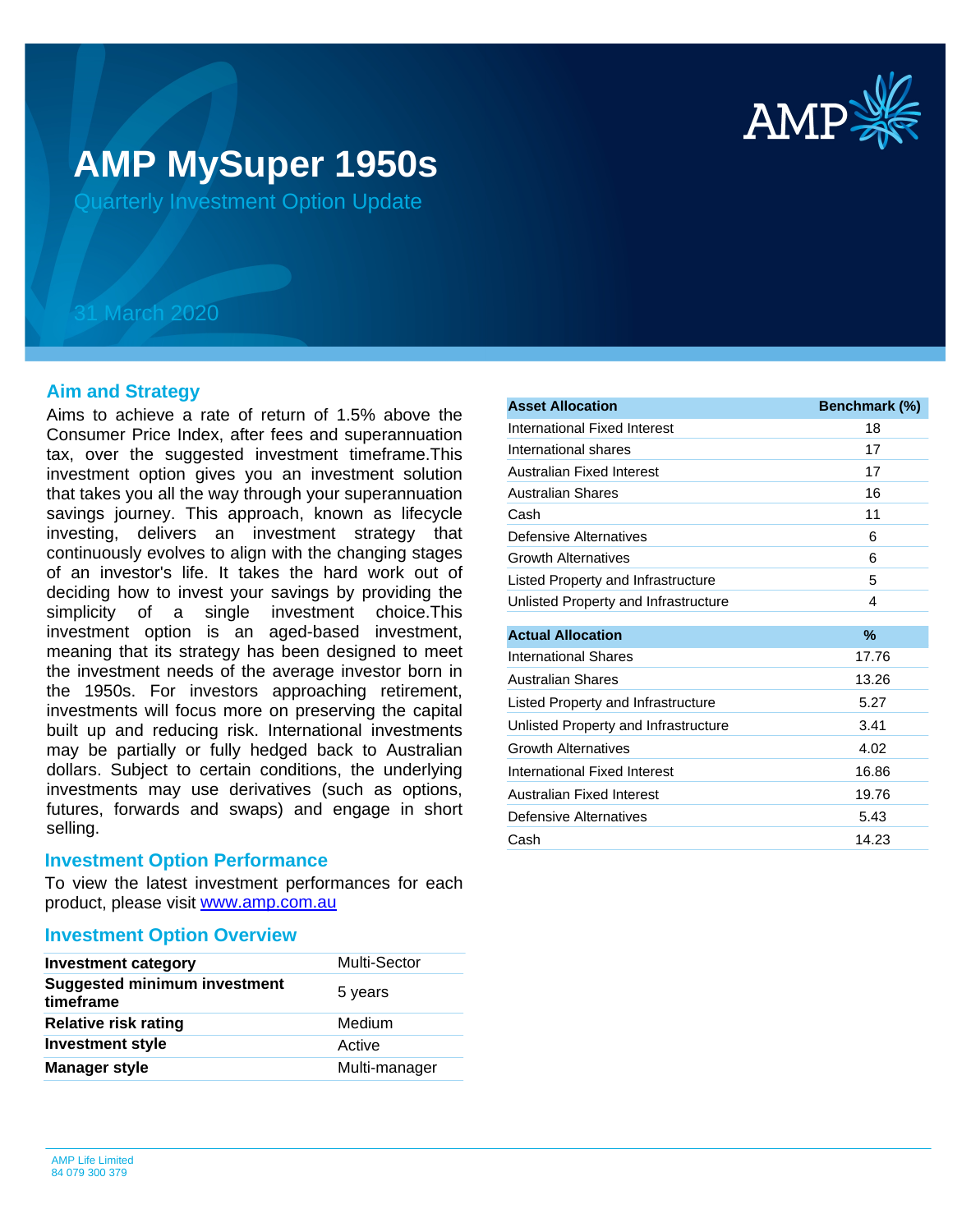## **Fund Performance**

AMP MySuper 1950s delivered a -8.0% return over the first quarter of 2020 as the world economy was brought to a standstill by the COVID-19 pandemic. Despite diversification and significant allocations to defensive assets, the size of share and credit market falls erased the returns generated in 2019. Pleasingly, as the option is designed for members nearing retirement age, negative impacts were less severe compared to options with greater allocations to growth assets.

The start of the year saw concerns shift from trade and geo-politics to COVID-19 and its effect on the global economy. As infection rates and the number of countries impacted increased exponentially, the disease evolved from a primarily China-centric issue to a catalyst for global recession. Defensive assets, such as government bonds and cash, benefitted from this environment as investors rotated to safety. Similarly, direct property and infrastructure assets reduced portfolio volatility as returns from direct assets are less sensitive to sharp market moves. However, growth assets experienced extreme volatility and tight liquidity conditions. Despite record fiscal stimulus packages by global governments, and further rate cuts and quantitative easing by central banks to ease the economic impact, both developed and emerging market shares fell 20% and 19% respectively (in local currencies terms), with the Australian share market following suit. In addition, credit markets suffered due to concerns about liquidity and corporate profit levels.

The outlook for 2020 is challenged as the severity and duration of the pandemic remains unclear. Markets are likely to be volatile in the months ahead. AMP MySuper 1950s now has below neutral exposure to shares as we prefer more defensive assets, such as bonds and cash, given the risk-adverse market environment. We also maintain broad exposures to alternative assets such as direct property, infrastructure and hedge funds which allow us to manage portfolio risk in periods of share market volatility. It is important for members to remember that these market shocks do not last forever and to remain focussed on the long term.

## **Market Review**

The first quarter of 2020 began with the renewed conflicts between the US and Iran and the US-China trade tensions which were later resolved and share markets were encouraged by initial signs the global economy was improving. However, as March approached, the global surge in COVID-19 cases outside of China led to a pandemic. At the end of the quarter, despite the continued rise in new COVID-19 cases (especially in the US and Italy) and signs of a slowdown in global economic activity, share markets had a strong rebound in response to further announcements of unprecedented stimulus measures by governments and central banks.

The Federal Reserve reduced interest rates by a further 100 basis points to 0.00%–0.25% and commenced its quantitative easing. The US government announced the largest fiscal package, worth \$US2 trillion. The Bank of Canada lowered its overnight rate target to 0.75% and launched a credit facility program.

In Europe, the UK officially left the European Union on 31 January. The European Central Bank launched a new Pandemic Emergency Purchase Programme, worth €750 billion. The Bank of England lowered its Bank Rate further and launched a new substantial quantitative easing program whilst the UK government announced it credit guarantees.

In Asia, China's central bank announced a reduction in reserve ratios for banks. The Bank of Japan provided a significant liquidity injection and expanded its quantitative easing program.